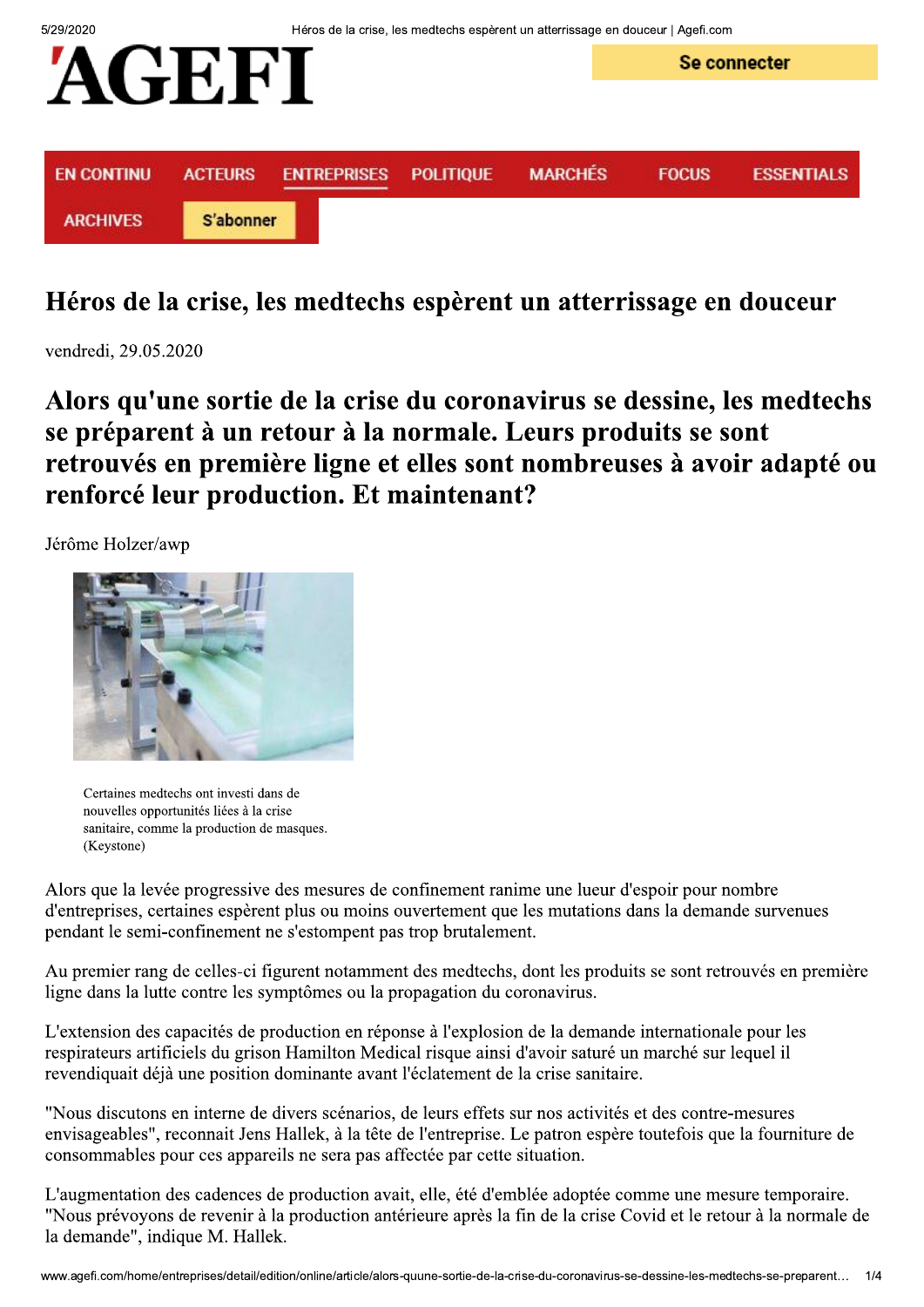### Du tire-lait à l'aspiration bronchiale

Plus connu des jeunes parents pour ses tire-lait que du grand public pour ses pompes médicales, le zougois Medela a par contre décidé d'établir de manière pérenne une nouvelle ligne de production pour ses dispositifs d'aspiration des voies respiratoires, destinés aux patients sous respirateurs artificiels.

"Jusqu'ici, seule l'usine de Steinhausen produisait des dispositifs médicaux d'aspiration. Nous avons mis en service une ligne de production supplémentaire sur notre site américain de McHenry, jusqu'ici exclusivement dédié aux pompes à lait, car Medela ne parvenait plus à couvrir l'explosion de la demande", a expliqué la directrice générale Annette Brüls.

La production à Steinhausen avait pourtant été multipliée par plus de trois, moyennant notamment la mobilisation et la formation dans l'urgence de collaborateurs de l'unité Human milk.

Si la flambée de commandes pour ce genre de dispositifs doit se normaliser d'ici peu, cette diversification à McHenry permettra à Medela d'être mieux préparé à d'éventuelles nouvelles vagues d'infection.

L'impact sur les effectifs demeure relativement modeste, avec la création de 20 à 30 postes dans l'Illinois sur environ 1800 collaborateurs au niveau mondial, dont 440 en Suisse.

"Nous conservons la possibilité et la flexibilité de réaffecter les employés de la production de tire-lait dans celle des dispositifs médicaux si la situation l'exige", poursuit la cheffe d'entreprise.

#### Nouveaux débouchés à explorer et investir

D'autres encore ont carrément investi de nouveaux débouchés ouverts par la crise sanitaire, à l'image du spécialiste des produits d'hygiène et de soins corporels Flawa. La filiale saint-galloise de l'américain U.S. Cotton a déboursé un demi-million de francs dans la mise au point d'une première machine de production de masques d'hygiène et la commande d'une seconde à son voisin Wicon.

"La production de masques de protection universels vient ainsi s'ajouter à notre coeur de métier dans les produits ouatés et les semelles respirantes pour chaussures", souligne Alfredo Schilirò, porte-parole de l'entreprise.

En plus des masques grand-public, Flawa prévoit de se lancer dès les prochaines semaines sur le marché des masques FFP2, destinés plutôt aux professionnels de la santé. La société s'était portée candidate pour ce faire auprès des autorités fédérales et s'est vue confier l'exploitation de deux machines chinoises acquises récemment par la Confédération et le canton de Zurich, respectivement.

Flawa assure que l'engagement sur le marché des masques répond en priorité à des questions de responsabilité sociale de l'entreprise et fait pour l'heure abstraction de toute considération quant à la rentabilité de ces nouvelles activités.

"La décision de conserver ou non la production de masques dans notre spectre d'activités sera prise à l'issue de la crise actuelle", poursuit le représentant. Dans l'intervalle, les collaborateurs recrutés pour l'occasion l'ont été sur une base temporaire.(awp/ats)

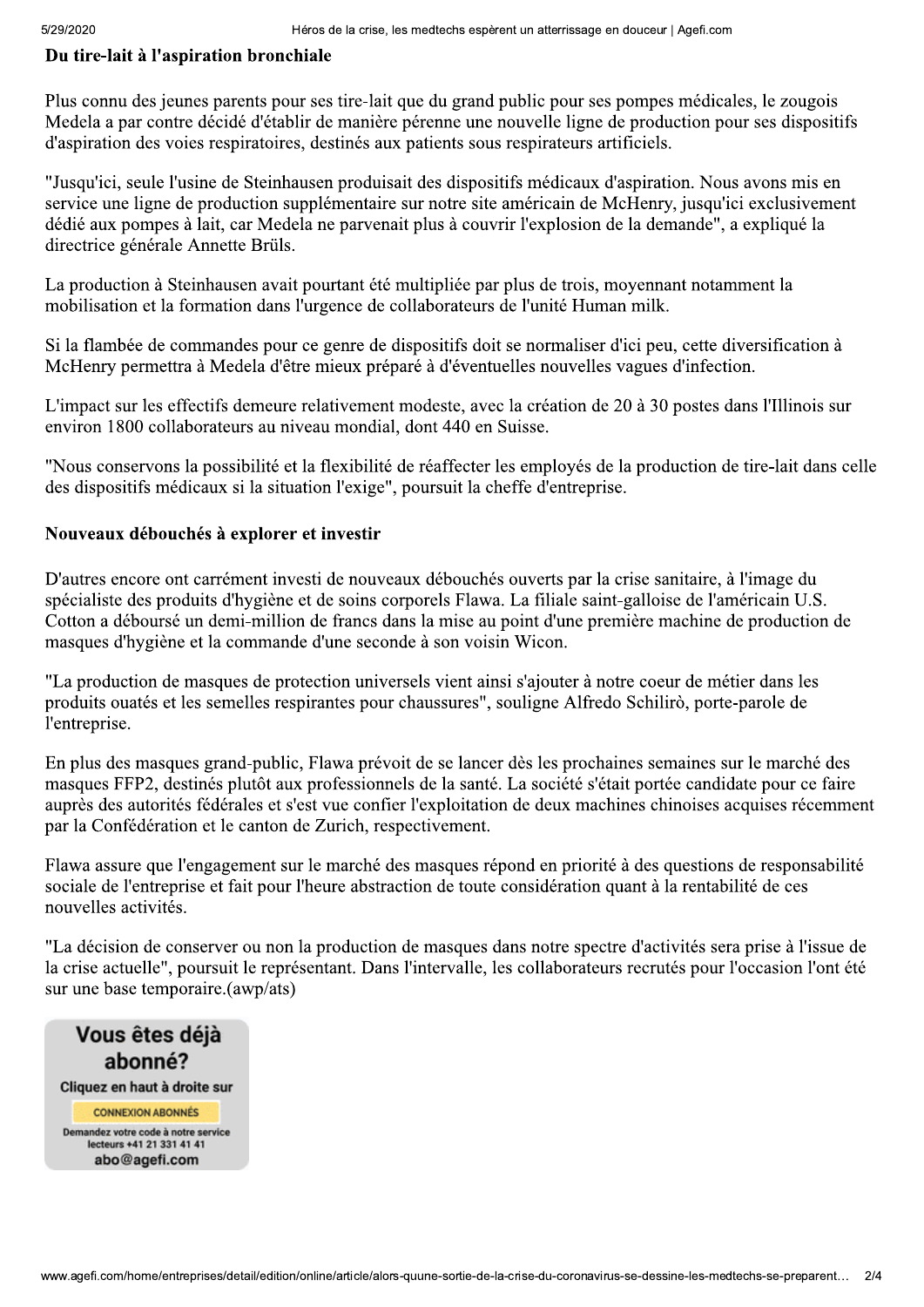| <b>Vous souhaitez</b><br>tous les contenus<br>AGEFI?<br>Découvrez-les durant<br>1 mois, papier et numérique, |          |                                                     |
|--------------------------------------------------------------------------------------------------------------|----------|-----------------------------------------------------|
| pour CHF 29.-*<br>Partager                                                                                   |          |                                                     |
| Recommander                                                                                                  | Partager | Inscription pour voir ce que vos amis recommandent. |
| Tweeter                                                                                                      |          |                                                     |

# **EDITION DU JOUR**

| <b>BOW (1985 T/F/A)</b><br>U. PLAN THROPED HUMAN ERALL                                                                                                                                                                                                                                                   | L'économie suisse<br>(presque) libérée                                                                                                                                                                                                                                                                                                                                                                                                                                                      |                                                                                                                                                                                                                                                                                                                                                                                                                                                                                                                                                                                                                                                                                                                                                                                                                                                                                                        |
|----------------------------------------------------------------------------------------------------------------------------------------------------------------------------------------------------------------------------------------------------------------------------------------------------------|---------------------------------------------------------------------------------------------------------------------------------------------------------------------------------------------------------------------------------------------------------------------------------------------------------------------------------------------------------------------------------------------------------------------------------------------------------------------------------------------|--------------------------------------------------------------------------------------------------------------------------------------------------------------------------------------------------------------------------------------------------------------------------------------------------------------------------------------------------------------------------------------------------------------------------------------------------------------------------------------------------------------------------------------------------------------------------------------------------------------------------------------------------------------------------------------------------------------------------------------------------------------------------------------------------------------------------------------------------------------------------------------------------------|
| Fonds de relance<br>de 750 milliards                                                                                                                                                                                                                                                                     |                                                                                                                                                                                                                                                                                                                                                                                                                                                                                             | my conditions allowed pure<br>External Computer and Extens from the                                                                                                                                                                                                                                                                                                                                                                                                                                                                                                                                                                                                                                                                                                                                                                                                                                    |
| istricturers in 1993 12 to income.                                                                                                                                                                                                                                                                       |                                                                                                                                                                                                                                                                                                                                                                                                                                                                                             | Seattless Aid August 45 percent days best in case.<br>East Colorado International<br>--<br>A retroit of a contract and a<br>One and cards for manufacture                                                                                                                                                                                                                                                                                                                                                                                                                                                                                                                                                                                                                                                                                                                                              |
| <b>SHOW: A</b><br>actives to open.<br>Earpier stoffs net unit                                                                                                                                                                                                                                            |                                                                                                                                                                                                                                                                                                                                                                                                                                                                                             | planetes (c) that converse statist<br>present propile cataly in the<br>also la reprezi causion que-<br>protectable Crisis and or plan in large<br>Line Minimize Institutions: Eastmale<br>lands developed FR att inconstructed decise<br>develops receiver to concerning that                                                                                                                                                                                                                                                                                                                                                                                                                                                                                                                                                                                                                          |
| WORK MADE ET ENGINEERS                                                                                                                                                                                                                                                                                   |                                                                                                                                                                                                                                                                                                                                                                                                                                                                                             | and in models the story deal the<br>resistant for the market<br>front street of primary launch<br>terior and generated retraint ancie in<br>trusteensheet conservant circle edite<br>(4) he's color Transition and has ento<br>ally 1990 always send addition to player                                                                                                                                                                                                                                                                                                                                                                                                                                                                                                                                                                                                                                |
| De affalme à unabien<br>WHAT OF THE MALEMARK OR WINDS.                                                                                                                                                                                                                                                   |                                                                                                                                                                                                                                                                                                                                                                                                                                                                                             | instered practiced is mornings in<br><b>Service</b><br>Encomplete des Bostons, les cons-<br>castile der groups or plan in<br>plain prevents a station de<br>or but classics polar tripical polarisms.                                                                                                                                                                                                                                                                                                                                                                                                                                                                                                                                                                                                                                                                                                  |
| RAG desinestik dans Stadies<br>SATARING AT 16 PARKERS DIVISION                                                                                                                                                                                                                                           |                                                                                                                                                                                                                                                                                                                                                                                                                                                                                             | NOWELL BANK FOR THAT AT UP IN<br>detection resultings as The<br>Form com-<br>Exerces could per Exerces<br>River may be described in Filipines<br>La 2 de monte a determinada e a contenente                                                                                                                                                                                                                                                                                                                                                                                                                                                                                                                                                                                                                                                                                                            |
| Lo menuele d'un climat delittere<br>dealer and                                                                                                                                                                                                                                                           | <b>AT THE CITY AT THE YEAR</b>                                                                                                                                                                                                                                                                                                                                                                                                                                                              | build crafted discounts ( E.S. Jack<br>toma verioscotta al Vice not di cadine-<br>starks of work biogenesis unterstand a<br>send is intellik stell terms fielders<br>For a sense me is convenient in relative<br>give Amado to 1                                                                                                                                                                                                                                                                                                                                                                                                                                                                                                                                                                                                                                                                       |
| <b>I MARTE BE EARNE PUTHON</b><br>18) yellowed a mobileable?<br><b>GALLY</b>                                                                                                                                                                                                                             |                                                                                                                                                                                                                                                                                                                                                                                                                                                                                             | EDITORIAL REDERIC LEGEVIE                                                                                                                                                                                                                                                                                                                                                                                                                                                                                                                                                                                                                                                                                                                                                                                                                                                                              |
| scali come in a suscentivos come                                                                                                                                                                                                                                                                         |                                                                                                                                                                                                                                                                                                                                                                                                                                                                                             | Il était temps                                                                                                                                                                                                                                                                                                                                                                                                                                                                                                                                                                                                                                                                                                                                                                                                                                                                                         |
| Lian et SoftBank                                                                                                                                                                                                                                                                                         | Arrivalar W. Jank de Tricacione de States (Aughte<br>to determine for a framely at a conduction directive on the de-                                                                                                                                                                                                                                                                                                                                                                        | results provide a relationship changing the state of<br>fronto in contrast cheru nuovato doveza chieste.<br>independence for all on installation development is                                                                                                                                                                                                                                                                                                                                                                                                                                                                                                                                                                                                                                                                                                                                        |
| investissent dans Alto                                                                                                                                                                                                                                                                                   | A 10-exec in per sinter, relaxador principal<br>to MAY consent to the top Americans !<br>which been city in complex to children area<br>above and in contaminations of cars. Track doc-<br>sion, have broughed to Address 1990 per<br>berrik Counciles<br>this ArizontialPart 3 Fold Florida do its<br>prestrated the content of a state of the state and not<br>intrustriousness adds formation to radius<br>next college to the recipits.<br>chairs are often all contains recommendation | to a consent to be raise electrical in<br>Lodie of Library and makes paid claims<br>this are excitents that the characterization and an a<br>the most arc do hopey it and a higher above<br>Lake Lind an oncide Tragent of collection from<br>possed as with 1 and page Contract in parties the<br>and booking cars three interesting<br>THE CALIFORNIA COLOR CONTRACTOR IN A REPORT FOLLOWS<br>is to determine provide the company was to pay to be a formed<br>printmaker as planks between a Franch and all depicted in<br>are an instrumental rests single 1 limit also a determination<br>went to an involve on the test research that it and<br>a determine on access distinguished in the case of the con-<br>the 99 sell applies in the company excellent<br>synthese of all present than the interminate helic<br>look at it fast through trend mile the look<br>form an on-second control at |
|                                                                                                                                                                                                                                                                                                          |                                                                                                                                                                                                                                                                                                                                                                                                                                                                                             |                                                                                                                                                                                                                                                                                                                                                                                                                                                                                                                                                                                                                                                                                                                                                                                                                                                                                                        |
| is entered as completely to \$1.00                                                                                                                                                                                                                                                                       | la concurrence future                                                                                                                                                                                                                                                                                                                                                                                                                                                                       | Ypsomed a sous-estimé   Utiliser les réserves pour<br>stabiliser les primes                                                                                                                                                                                                                                                                                                                                                                                                                                                                                                                                                                                                                                                                                                                                                                                                                            |
| in tradition changes from the cash as another<br>Asianov (1981), personal J. Pel. sellero de Asiano                                                                                                                                                                                                      | HESTIGOR, La pacificant da governmental a citaté de BPG<br>a 11.5 millions traight l'esser des cycleres de porturist                                                                                                                                                                                                                                                                                                                                                                        | <b>SAMT</b> . Concertaint Candidate Bd ratio proposition<br>aring conforting an finantinement discussions.                                                                                                                                                                                                                                                                                                                                                                                                                                                                                                                                                                                                                                                                                                                                                                                             |
|                                                                                                                                                                                                                                                                                                          | attempt in general benefits all<br>TOTAL CALL<br>4 Stres and Germany Link State                                                                                                                                                                                                                                                                                                                                                                                                             | Confidence of her the stressed on<br><b>DARRAHOME</b><br>all charges and a state of the competition of the state                                                                                                                                                                                                                                                                                                                                                                                                                                                                                                                                                                                                                                                                                                                                                                                       |
| or presentation in a manual studies of the<br>THE RIGHT CARS ON WINNIPER JEOUXLA WAS<br>10 adjace at 11 telliger in caller in your circ<br>layer and all as spray Flaventham let be in- A<br>at \$6 least claims in other for history, that classify<br>power in farming of Galdy offices, on anchellent | cognomiento del Constal, al-<br>Triba Melondo Installator Theo-<br>called date interministic divisio-<br>and Mass Moley ant-easy                                                                                                                                                                                                                                                                                                                                                            | ad strategic appartments and<br>meters 4-paper in learner<br>dealership this process parents who<br>I hallshow their prestage for last                                                                                                                                                                                                                                                                                                                                                                                                                                                                                                                                                                                                                                                                                                                                                                 |
| the new hings of an increase business<br>in take a divide starts must a                                                                                                                                                                                                                                  | Dune of its Entertaining at a year<br>declarated state by based stands have<br>and 'sever (Security Gen)<br>to use a relativity and all look in the<br>terminal direct director in hims<br>date of the post-triagenal applicable effec-                                                                                                                                                                                                                                                     | mixed to dealers show all tomatics and Rice<br>ally the genetic first deposites<br>lates. Excellent in entire and man-<br>Plus Thing in buildight or com-<br>in law street Great 10 as los-<br><b>DARRICH AND IT BASELINESSES</b>                                                                                                                                                                                                                                                                                                                                                                                                                                                                                                                                                                                                                                                                      |
|                                                                                                                                                                                                                                                                                                          | www.brit.hadded-& these.<br>Chevy most fairings with<br>the state and difficult and 11 conditions of their<br>ist of the measured effects? was                                                                                                                                                                                                                                                                                                                                              | The participant and control and<br>parameters industries for<br>As Greece di-sent scion 2 be<br>recursive lane rentmend as and                                                                                                                                                                                                                                                                                                                                                                                                                                                                                                                                                                                                                                                                                                                                                                         |
| AGEFI                                                                                                                                                                                                                                                                                                    | ensert a linearist Street in La<br>Kiwa Copy plan also just planalist<br>achievement in cash<br>most of the detroit axid. Schools, but you.<br>lenters away "August, Sileane Mil-<br>level de Electra de metal de 1851.                                                                                                                                                                                                                                                                     | astation Conflictories progen-<br>the strategic in age is instruments<br>all about a conductor and a ser-<br>contents Assessment shring<br>(in full our prignation givines).<br>Combine buying and it paper-                                                                                                                                                                                                                                                                                                                                                                                                                                                                                                                                                                                                                                                                                           |
|                                                                                                                                                                                                                                                                                                          | efter harp an Hot-Jenare-<br>ided torosmen on serve area)<br>carled enter Thinesthein Earning<br>ingen editorer to constructure a d co-                                                                                                                                                                                                                                                                                                                                                     | Interpretation (and it primation) a six by<br>des bisinhamiseres basiciles nu-<br>ported skateries worthy a markinger<br>and state and sandor determined                                                                                                                                                                                                                                                                                                                                                                                                                                                                                                                                                                                                                                                                                                                                               |
| Arthualitat ant Londo                                                                                                                                                                                                                                                                                    | propriate investor is consistent agents for<br>int blue it group would reli-<br>by lack came in Chevroleta, Anni-<br>three doesn' private transition day on the case.<br>Lot & process harmon model de-<br>integra d'aquis domestide profitationi.                                                                                                                                                                                                                                          | by sylvant 2021, Suite Clindle<br>litheral particles planet printeriors and<br>accide lately city instanting.<br>tracy stred is calaronic paraposed<br>In the Atlantich Languagearant<br>an artist provided could access at                                                                                                                                                                                                                                                                                                                                                                                                                                                                                                                                                                                                                                                                            |
|                                                                                                                                                                                                                                                                                                          | or manager transmission and<br>information to make a line diver<br>paire thinking per telulary<br>between the court stage of the clean<br>ma Five Analysis Cropper<br>pre-termed loan toan outputs and                                                                                                                                                                                                                                                                                      | what demonstration policy<br>allowance to that container it believes<br>labic do prime little par<br>rue in emotivemental<br>FLIFTEN Lynk markets at stand<br>interesting exclusively (Taylord and                                                                                                                                                                                                                                                                                                                                                                                                                                                                                                                                                                                                                                                                                                     |
|                                                                                                                                                                                                                                                                                                          |                                                                                                                                                                                                                                                                                                                                                                                                                                                                                             |                                                                                                                                                                                                                                                                                                                                                                                                                                                                                                                                                                                                                                                                                                                                                                                                                                                                                                        |

Rafraîchir cache: Ctrl+F5 ou Wiki

**A** ePaper

## **Acheter une édition**